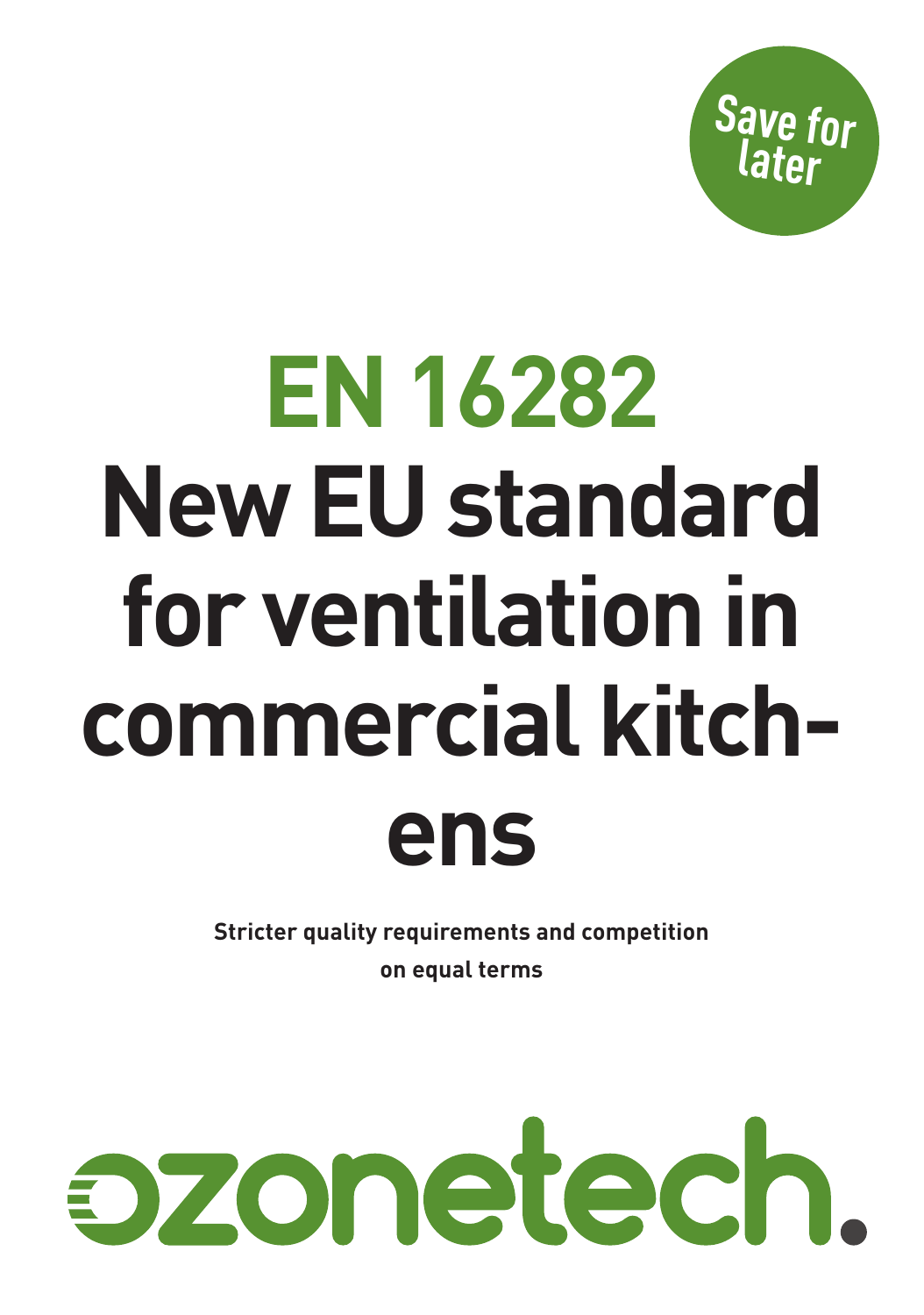## **Smart demands for increased quality, safety and a greener world**

EU's new standard for equipment in commercial kitchens is long-awaited and well-produced. It covers everything from the hood to the point of discharge. The work took 14 years and aims to harmonise competition within the EU as well as setting quality requirements for functionality, safety and the environment.

Air purification technologies are described in part 8 where requirements are defined for equipment for treating kitchen extract air. The air treatment reduces fire risk as well as odours. It is also a prerequisite for installing heat exchangers in the extract air stream for heat recovery.

The methodology is now spreading in Europe and will considerably reduce energy consumption and carbon dioxide emissions. A driving force is the Ecodesign Directive, which states that products for heat recovery shall have a minimum thermal efficiency of 73% as of 1st January, 2018.

We have read through the standard and what follows is a summary of how some of the treatment technologies are affected.

## **The eight parts of the new EU standard EN 16282\***

- 1. General requirements
- 2. Kitchen ventilation hoods
- 3. Kitchen ventilation ceilings
- 4. Air inlets and outlets
- 5. Air duct
- 6. Aerosol separators
- 7. Fixed fire suppression systems
- 8. Installations for treatment of aerosol; Requirements and testing

*\*EN 16282 Equipment for commercial kitchens. Components for ventilation in commercial kitchens. The EU standard EN 16282-8 can be obtained from your National Organization for Standardization* 

#### **The Ecodesign Directive - a focus on energy usage**

The Directive was adopted by the EU in 2005 and is aimed at reducing energy usage, and thereby greenhouse gas emissions by 20%.

#### **General requirements for purification techniques**

• For technical safety reasons components in the air stream shall be designed to withstand a constant temperature of at least 60 °C. Cooling may therefore be required of extracted air

- The installation shall be easy to access for the purposes of maintenance and cleaning work
- Components in contact with UV radiation or ozone should be made in suitable materials
- If ozone is released at ground level, concentrations shall be below the applicable limit values
- If ozone sensors are used, they shall be labelled "OZONE SENSOR" and have a unique traceable calibration certificate
- Connections between the ozone generator and the grease duct must be labelled "OZONE" every ten metres

#### **New requirements for UV equipment (ozone treatment based on UV lamps)**

• The efficiency of a UV lamp is dependent on the temperature. For this reason, the maximum temperature specified by the manufacturer should not be exceeded. Installation of cooling measures may be needed.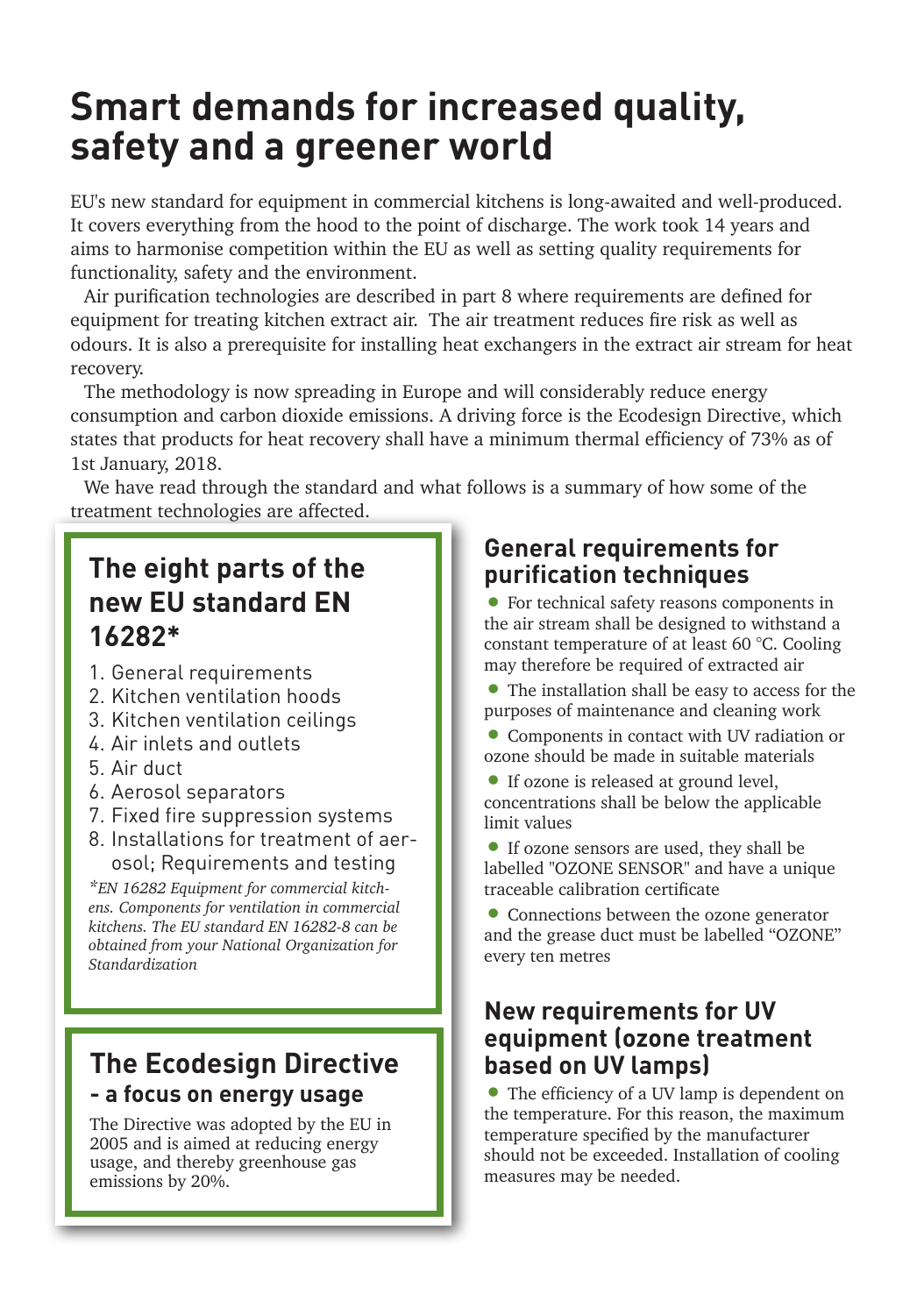• The UV device shall be installed in such a way that the entire extract air volume flows past the UV lights. If necessary, suitable measures shall be taken.

• Safety equipment should exist that prevent UV radiation from having any effect on skin or eyes

• Flow/pressure sensor(s) shall ensure that ozone does not escape into the kitchen

• Hoods equipped with UV lamps shall carry a visible warning sign: "WARNING — UV radiation"

• Inspection hatches on the grease duct shall carry a warning sign that reads: "WARNING — Ozone Treatment"

#### **New requirements for ozone generators**

For ozone generators fed with oxygen (for example, our high-performance RENA system), there are now several new smart requirements.

• Installation, repair and maintenance shall be carried out by personnel trained by the manufacturer

• The ozone generator must only be operated when the exhaust fan is running

• Suitable equipment, such as flow/pressure sensor(s), shall ensure that ozone is not released into the building. If the system is equipped with a pressure sensor, it needs to be set up so that the ozone system is shut down should the pressure drop below 20 Pa

• Inspection hatches on the grease duct must carry a visible warning sign: "WARNING - Ozone Treatment"

#### **New requirement for air-fed ozone generators**

In addition to the general requirements for air treatment technologies and ozone generators, the standard specifies that oxygen-fed ozone generators shall be used for total extract flows exceeding  $2,500 \text{ m}^3/\text{h}$ . The reason for this is that air-fed ozone generators produce to much nitrogen oxides and nitric acid.

*The standard states:* 

NOTE To safe-guard against  $NO_x$  and  $HNO_3$  build-up in the extract air, an oxygen-fed ozone generator will be used for a total extract flow exceeding 2500 m<sup>3</sup>/h.

#### **New requirements for photocatalytic air treatment (often called ozone-free UV light cleaning)**

• F9 filters shall be fitted prior to the photocatalytic system. The filter must be resistant to ozone and UV. The filter shall not be fitted in the hood/ceiling

• For UV lamps, the maximum temperature specified by the manufacturer should not be exceeded

• Hoods fitted with UV lamps shall carry a visible warning sign: "WARNING — UV radiation"

• Inspection hatches on the grease duct must carry a warning sign: "WARNING — ozone treatment"

*Note! As this technology contains both UV and ozone, the requirements for each treatment technology must also be taken into account.*



*E-Prize is Sweden's leading energy prize and Ozonetech was awarded as the winner in October 2017 in the Energy Efficiency category. Seal of Excellence is EU's quality label "for first-class innovation ideas worthy of investment". We were awarded the Seal of Excellence in the spring of 2017. Gazelle companies grow quickly, profitably and organically. We were awarded as a Gazelle Company both in 2016 and 2017. In addition, we received the Pioneer of the Year award in 2015, bestowed on us by H.M. King Carl XVI Gustaf of Sweden.*